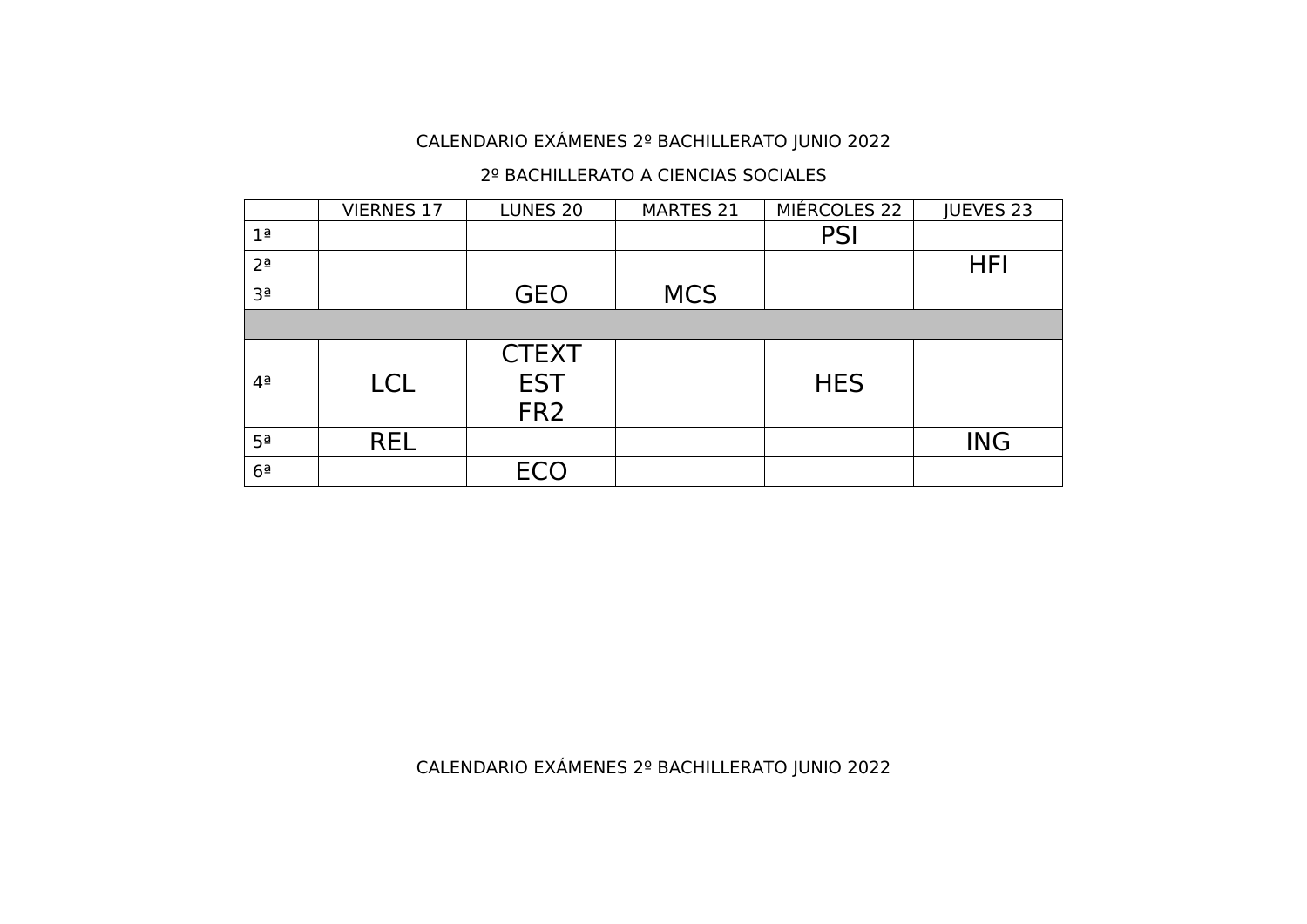#### 2º BACHILERATO A SALUD

|                     | <b>VIERNES 17</b> | LUNES <sub>20</sub>                           | <b>MARTES 21</b> | MIÉRCOLES 22 | JUEVES 23  |
|---------------------|-------------------|-----------------------------------------------|------------------|--------------|------------|
| 1 <sup>a</sup>      |                   | <b>BIO</b>                                    |                  |              | QUI        |
| $2^{\underline{a}}$ |                   |                                               |                  |              | <b>HFI</b> |
| Зª                  |                   | <b>PSI</b>                                    | <b>MAT</b>       |              |            |
|                     |                   |                                               |                  |              |            |
| $4^{\underline{a}}$ | <b>LCL</b>        | <b>CTEXT</b><br><b>EST</b><br>FR <sub>2</sub> |                  | <b>HES</b>   |            |
| 5 <sup>a</sup>      | <b>REL</b>        |                                               |                  |              | <b>ING</b> |
| 6 <sup>2</sup>      |                   |                                               |                  |              |            |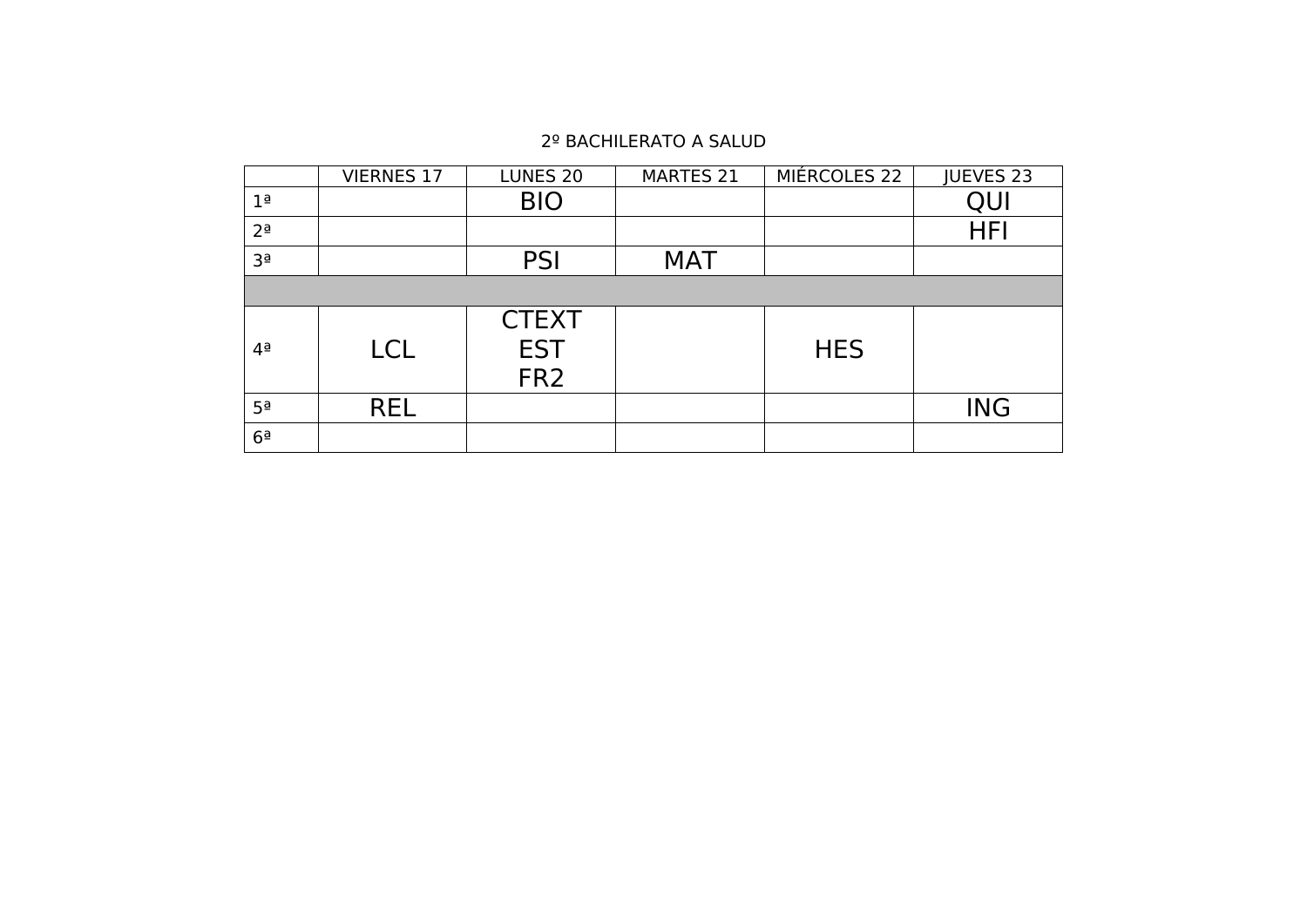#### 2º BACHILERATO B HUMANIDADES

|                     | <b>VIERNES 17</b> | LUNES <sub>20</sub>                           | MARTES 21  | MIÉRCOLES 22 | JUEVES 23                 |
|---------------------|-------------------|-----------------------------------------------|------------|--------------|---------------------------|
| 1 <sup>a</sup>      |                   |                                               |            | <b>PSI</b>   |                           |
| 2 <sup>a</sup>      |                   |                                               |            |              |                           |
| 3 <sup>a</sup>      |                   | <b>GEO</b>                                    | <b>HFI</b> | <b>LCL</b>   |                           |
|                     |                   |                                               |            |              |                           |
| $4^{\underline{a}}$ | LAT               | <b>CTEXT</b><br><b>EST</b><br>FR <sub>2</sub> |            |              |                           |
| 5 <sup>a</sup>      |                   |                                               | <b>ING</b> |              | <b>HES</b>                |
| 6 <sup>a</sup>      |                   | <b>HAR</b>                                    |            |              | <b>ECDH</b><br><b>REL</b> |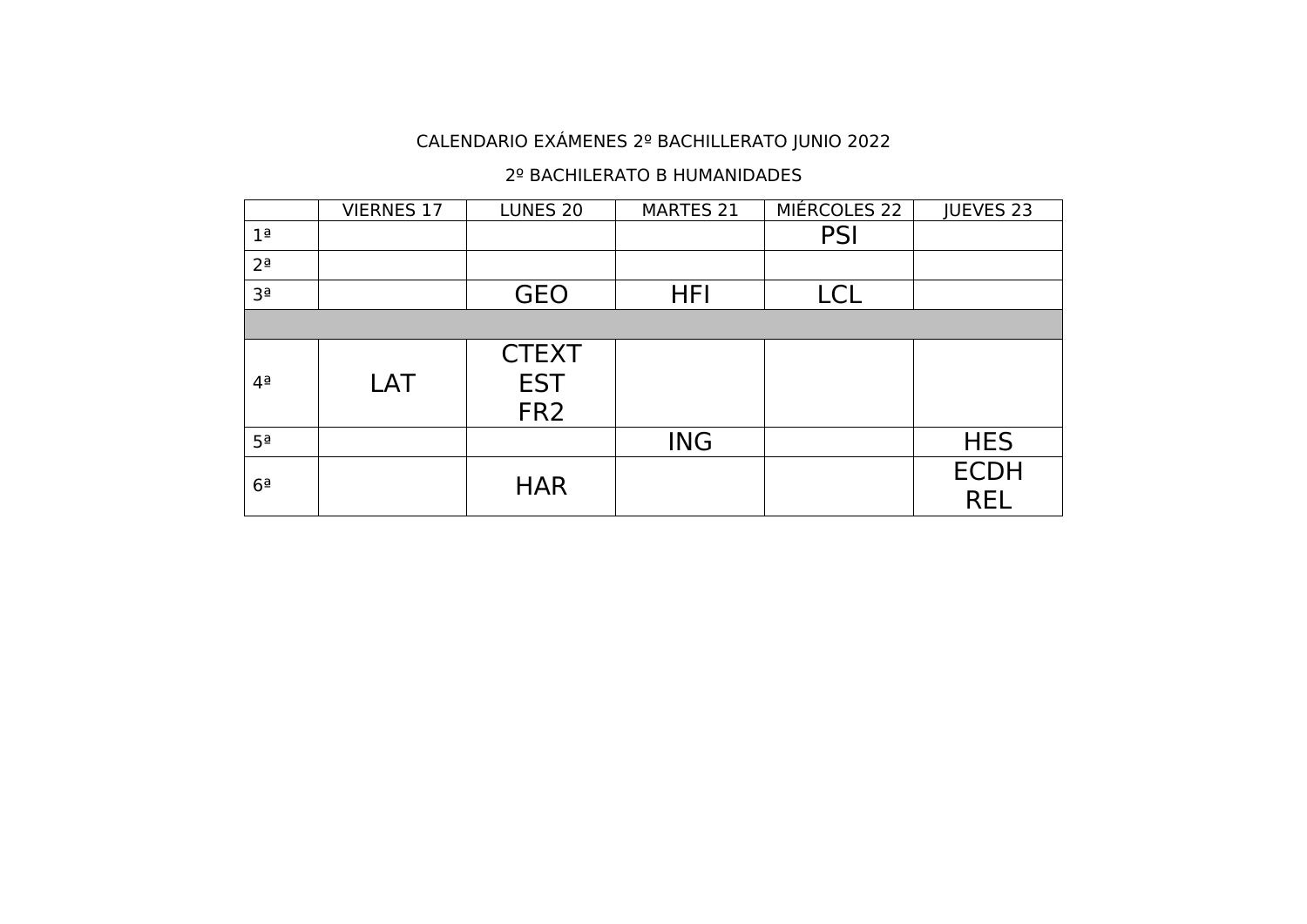#### 2º BACHILERATO B SALUD

|                     | <b>VIERNES 17</b> | LUNES 20                                      | MARTES 21  | MIÉRCOLES 22 | JUEVES 23                 |
|---------------------|-------------------|-----------------------------------------------|------------|--------------|---------------------------|
| 1 <sup>a</sup>      |                   | <b>BIO</b>                                    |            |              | QUI                       |
| $2^{\underline{a}}$ |                   |                                               |            |              |                           |
| 3 <sup>a</sup>      | <b>MAT</b>        | <b>PSI</b>                                    | <b>HFI</b> | <b>LCL</b>   |                           |
|                     |                   |                                               |            |              |                           |
| $4^{\underline{a}}$ |                   | <b>CTEXT</b><br><b>EST</b><br>FR <sub>2</sub> |            |              |                           |
| 5 <sup>a</sup>      |                   |                                               | <b>ING</b> |              | <b>HES</b>                |
| 6 <sup>a</sup>      |                   |                                               |            |              | <b>REL</b><br><b>ECDH</b> |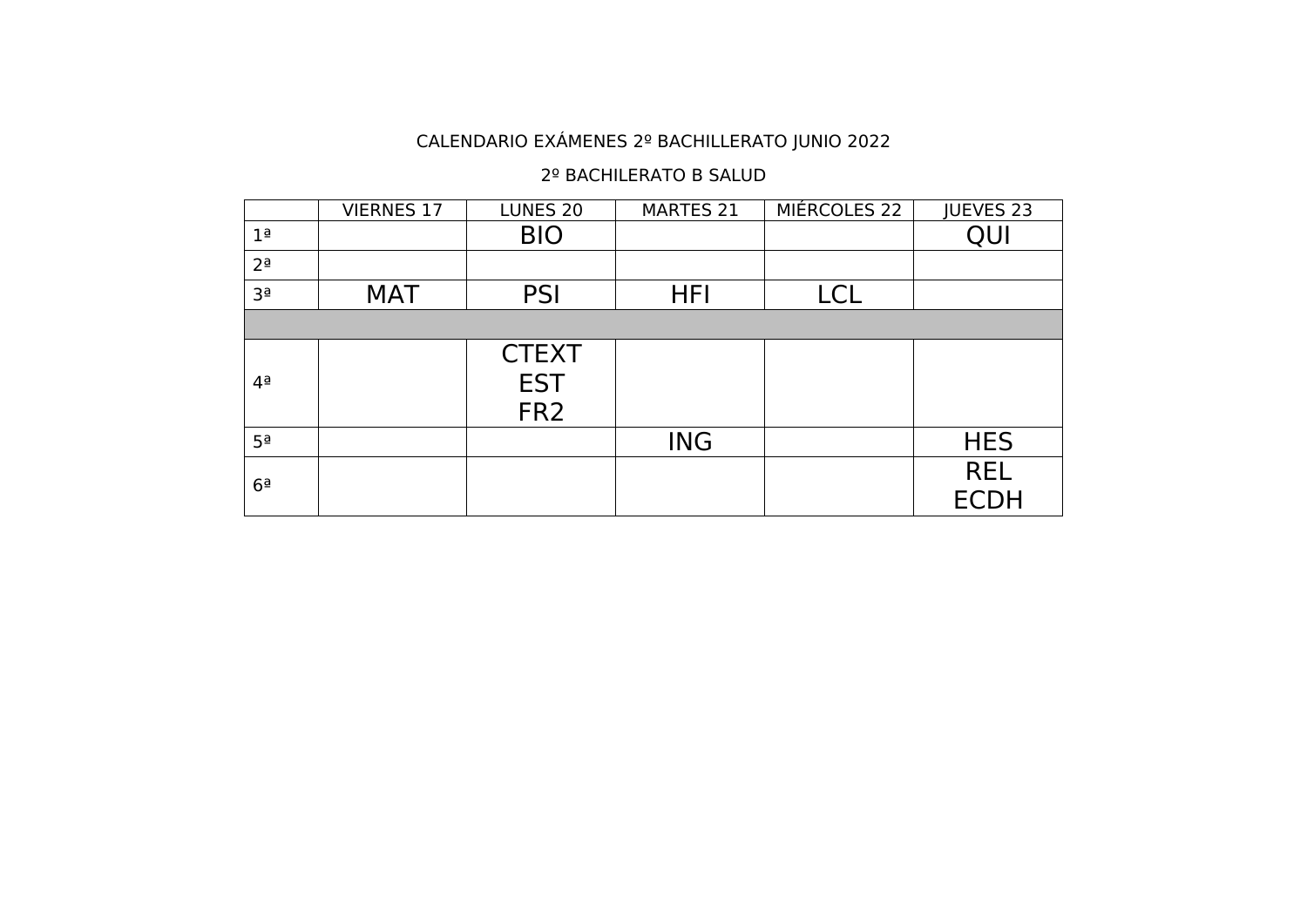#### 2º BACHILERATO B TECNOLÓGICO

|                     | <b>VIERNES 17</b> | LUNES <sub>20</sub>                           | <b>MARTES 21</b> | MIÉRCOLES 22 | JUEVES 23   |
|---------------------|-------------------|-----------------------------------------------|------------------|--------------|-------------|
| 1 <sup>a</sup>      |                   |                                               |                  |              | QUI         |
|                     |                   |                                               |                  |              | <b>DBT</b>  |
| $2^{\underline{a}}$ |                   |                                               |                  |              |             |
| 3 <sup>a</sup>      | <b>TIYC</b>       | <b>FIS</b>                                    | <b>HFI</b>       | <b>LCL</b>   |             |
|                     |                   |                                               |                  |              |             |
| $4^{\underline{a}}$ | <b>MAT II</b>     | <b>CTEXT</b><br><b>EST</b><br>FR <sub>2</sub> |                  |              |             |
| 5 <sup>a</sup>      |                   |                                               | <b>ING</b>       |              | <b>HES</b>  |
| $6^{\overline{a}}$  |                   |                                               |                  |              | <b>REL</b>  |
|                     |                   |                                               |                  |              | <b>ECDH</b> |